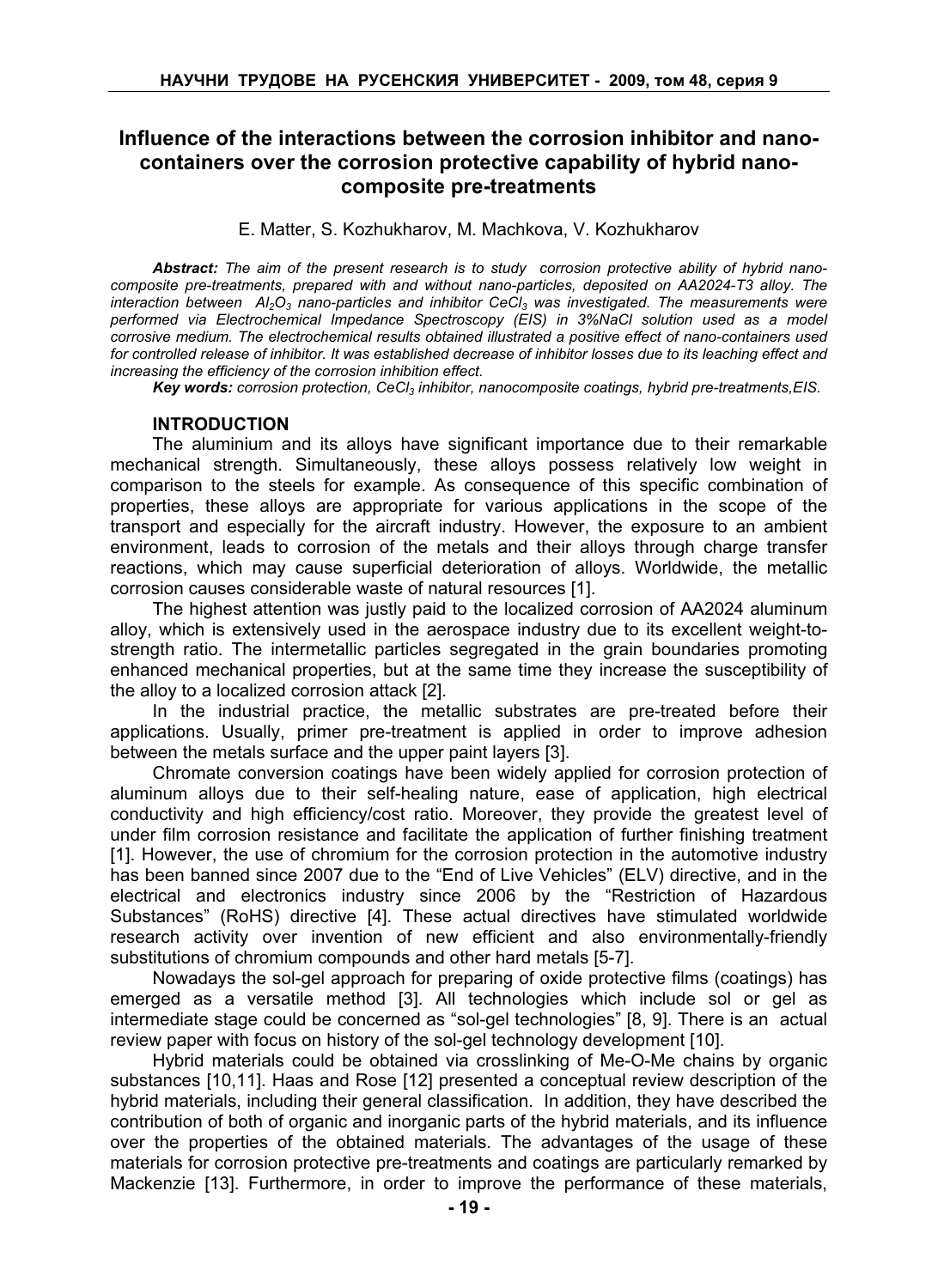corrosion inhibitors in pre-treatments are added by nano-particles. The purpouse of this approach is to avoid the leaching of the inhibitor from the zones of corrosion. It is achievable by the use of the nano-particles as containers of inhibitor, which provide its controlled release, as it is well described by [5].

The aim of present experimental research is to establish whether there is synergetic effect between the inhibitor and the nanocontainers, as it is described in the literature for similar systems. That effect should be expressed in the controlled releasing of the inhibitor  $(CeCl<sub>3</sub>)$  from the paint system (pre-treatment). In order to determine whether the nanoparticles provide controlled release of the inhibitor, comparative measurements between bare metal and two pre-treated samples were done. The pre-treatments were with and without of nano-particles, respectively. Electrochemical Impedance Spectroscopy (EIS) method was applied for tests execution.

# EXPERIMENTAL PROCEDURE

Samples preparation

Samples object of the present research are summarized in Table 1:

| Sample Index | Substrate | Pre-treatment | Nanoparticles                         | Inhibitor               |
|--------------|-----------|---------------|---------------------------------------|-------------------------|
| S1           | AA2024-T3 |               |                                       |                         |
| S2           | AA2024-T3 | GMT           |                                       | 4%CeCl3                 |
| S3           | AA2024-T3 | GMT           | $30\%$ Al <sub>2</sub> O <sub>3</sub> | $4\%$ CeCl <sub>3</sub> |

Table 1 Compositions of the samples

Detailed description of GMT-hybrid matrix could be found in ref. [3,14] and it was object of a patent [15] as well. The procedures of preparation of the nano-particles, as well as their characteristics are described in detail by Schem et al. [4]. Briefly, should be mentioned that the nanoparticles are represented by powder material, including nanoagglomerates with size 500nm, of nano-particles with size 10-15nm, and specific surface - 111m<sup>2</sup>/g, respectively.

Equipment and cell

Potentiostat-Galvanostat PGSTAT 30/2, produced by Ecochemie-Netherlands was used for EIS measurements. Three-electrode's cell with volume, equal to 100ml was used (Fig. 1-a). All of the tests were performed at room temperature in 3% NaCl solution. A part of the surface of samples-object of measurements, with form of circle and area  $0.64 \text{cm}^2$ served as "working electrode" (WE). The counter electrode (CE see Fig. 1-a) was performed by platinum net with highly developed area. The referent electrode (RE) was a standard Ag/AgCl electrode, model G. 0726.100 of Metrohn. All of the impedance spectra were measured at Open Circuit Potential (OCP), signal amplitude of 100 mV and frequency range from 10 $\degree$  to 10<sup>-2</sup> Hz at 7 frequencies per decade.

Test procedures

In order to evaluate the influence of the approach of usage of nano-containers for controlled release of inhibitor over the corrosion protective capabilities, the following procedures were performed. First, the samples were prepared either by direct addition of inhibitor, or by inhibitor loaded-nanoparticles, as they are described in Table 1. Afterwards artificial defects-pinholes were made on their surface. The deepness was enough to achieve the metal surface. After that, the samples have been exposed to the corrosive medium for one month (720 hours). The reference sample (index S1) has been exposed for 24 hours. It was not necessary to expose this sample for larger periods, because it should release much more corrosion products which could contaminate the medium (the electrolyte). The contaminations should lead to significant changes of the further corrosion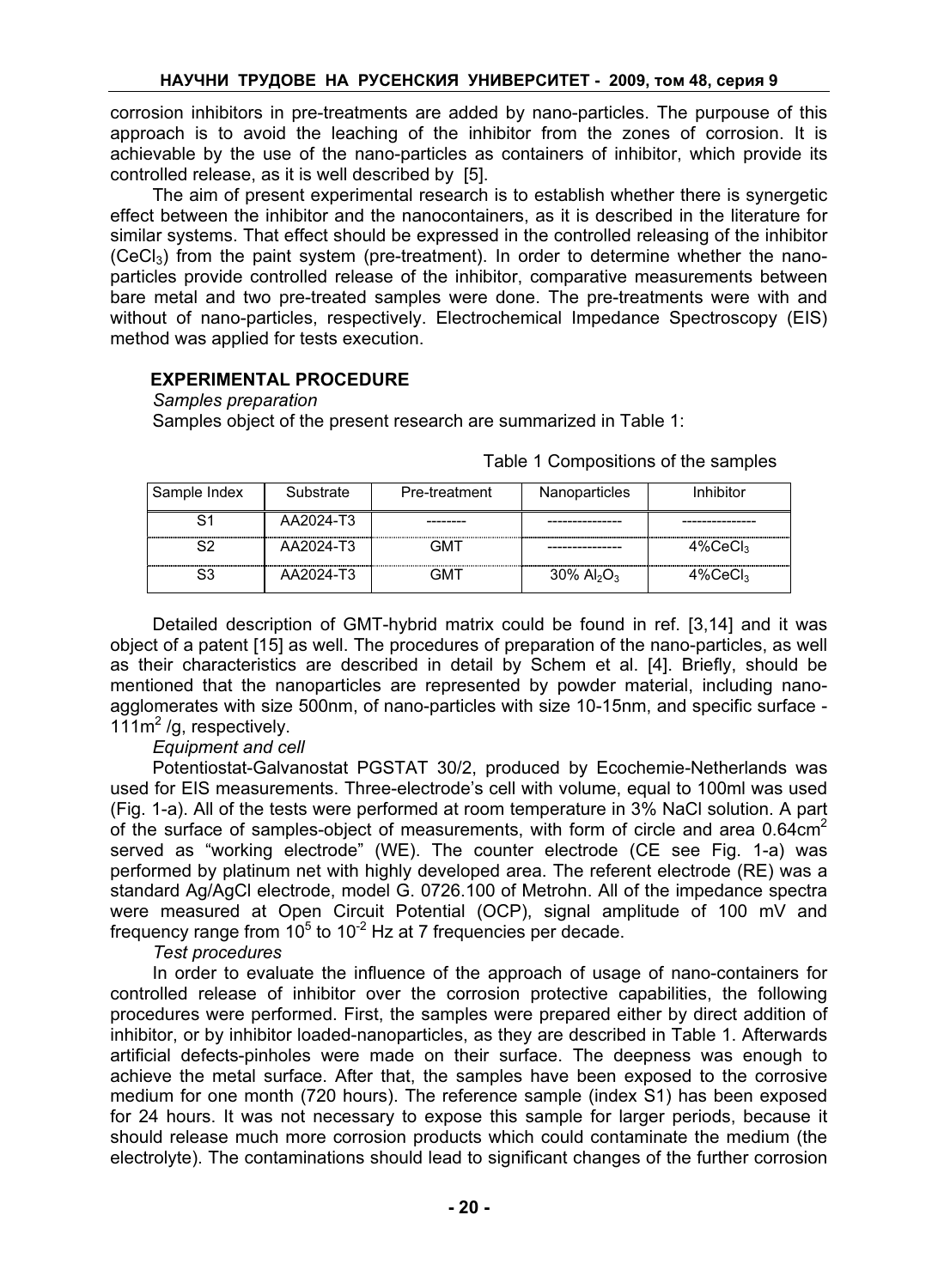processes, by pH changes for example. The EIS measurements were performed in a current way once per week.

#### RESULTS AND DISCUSSIONS

It should be noted that the quality of the pre-treatments depends on its characteristics. Pre-treatment characteristics predetermine their performance in the corrosive medium. They should act as mechanical barrier between the substrate and the aggressive environment. In this context, they perform a passive corrosion protection. Consequently, they should possess mechanical strength, and adhesion of the pretreatments is related to the passive corrosion protection. In addition, they must protect the metal surface even after defect initiation in their structure by release of corrosion inhibitors. This phenomenon is known as "self healing effect" [16] and it corresponds to an active corrosion protection behaviour.

Figure 1 shows impedance spectra of samples S2 and S3 after different exposure times. For comparison, the spectrum after 24h of bare alloy is also given.



Figure 1 (a)-Schematic view of the three-electrode cell used; (b)- Bode plots of EIS spectra after 168 h; (c)-236 h and (d)- 720 h – exposure time; Samples: S1- after 24 h of exposure, marked by continuous line, S<sub>2</sub> – circles and S<sub>3</sub> – squares.

Figure 1 illustrates a well expressed difference between the characteristics of samples S2 and S3. The phase shift of the S2 - spectrum is much more close to the S1 spectrum. Both coating samples not containing  $A_2O_3$  nano- particles. In addition, at the middle frequency region of the spectra, the sample with inhibitor, involved into nanoparticles (S3) reveal two different maxima (Fig.1-b). The latter disappears after one month exposure time (see Fig. 1-d). It should be noted that any presence of second maximum is not observable for the case of the sample prepared by direct addition of inhibitor to GMTmatrix. This fact undoubtedly means that the inhibitor is already expensed even before the first 168 hours of exposure. In addition, at low frequency region of all spectra (Fig. 1- b, c, and d), another difference could be checked. The module of the impedance for the sample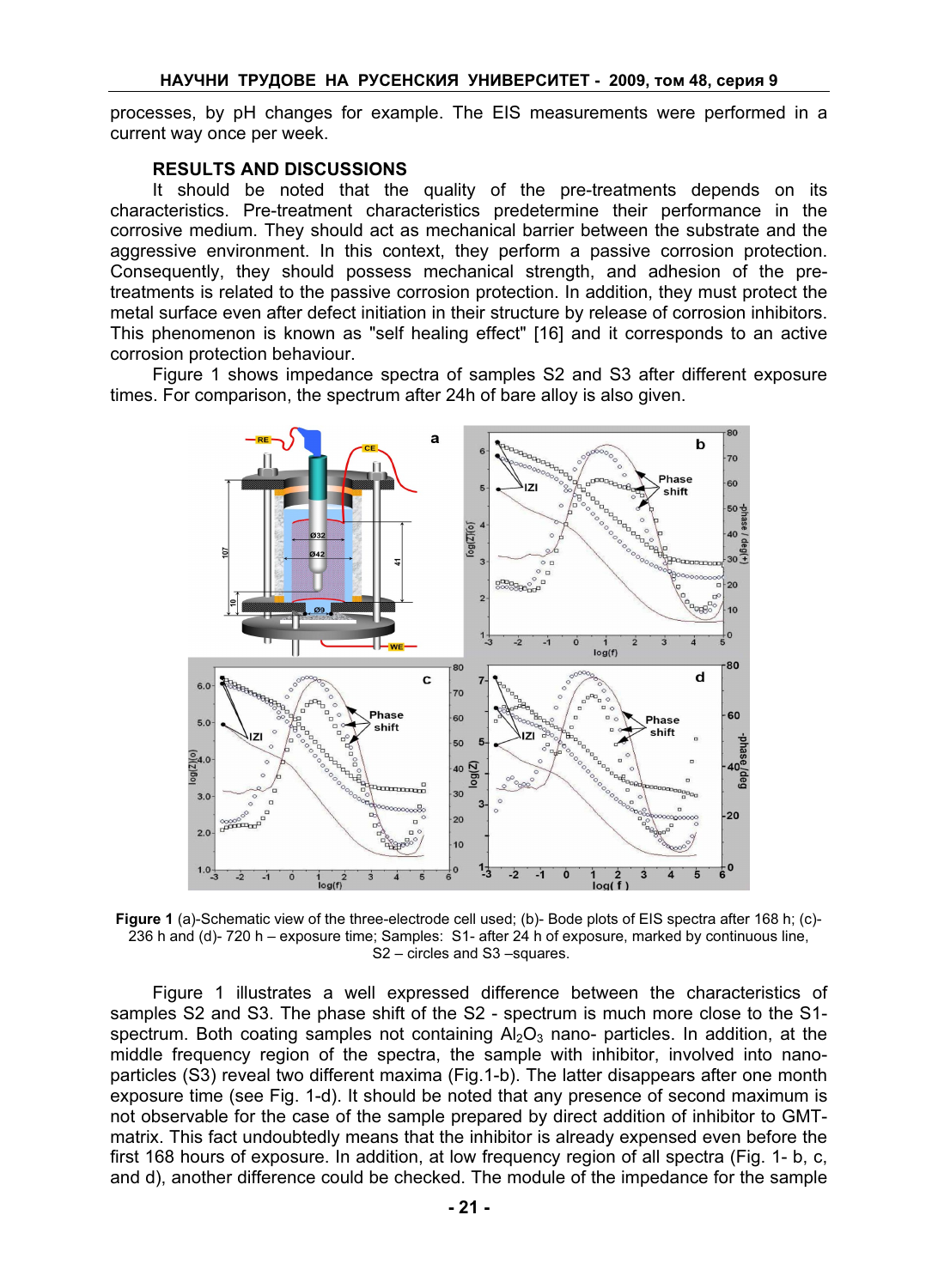prepared by inhibitor loaded nano-particles (S3) is with relatively one order of magnitude higher, than this one which is prepared by direct involvement (S2). These differences between the spectra of both of samples are clear expression of the prolonged activity of the inhibitor in the case of presence of nano-particles. Consequently, the nano-particles hinder the release of the inhibitor, and retain its leaching from the zone of the corrosion activity i.e. they improve the performance of the inhibitor used.

It is necessary to mark that the mechanism of the Ce- salts inhibiting effect is described in the literature [6], and it is based on the precipitation of Ce(OH)3 and Ce(OH) $_4$ . The corresponding hydroxides are products of chemical reactions between the Ce-ions from the dissolved CeCl<sub>3</sub> and the OH<sup>-</sup> from the electrolyte. It could be accepted that the deposits of these insoluble hydroxides over the substrate's surface limit the area of directly exposed zone of the substrate to the electrolyte.

Figure 2 shows a model for leaching of the inhibitor according to the concept of Zheludkevich et.al. [6].



Figure 2. 3D schematic view for the roll of nano-containers for decrease of the undesirable leaching of the inhibitor; (a) – inhibitor involved directly to GMT-matrix and (b) – inhibitor loaded nano-particles.

The roll of the nano-particles as inhibitor containers is to provide controlled gradual release of the inhibitor. Namely they hinder the inhibitor's leaching. This process of leaching is strongly undesirable phenomenon because it leads to loss of the inhibitor. Due to the leaching effect, the inhibitor goes to the bulk of the electrolyte instead of to the corrosion zone. This is the reason to use the approach of loading of nano-particles by the inhibitor before its involvement into the gel-matrix.

# **CONCLUSIONS**

The following general conclusions could be extracted:

1. The differences of the spectra of S2 and S3 are clear evidence for the positive effect of usage of nano-containers for controlled release of the inhibitor used.

2. The nano-containers decrease the losses of inhibitor due to its leaching, and undoubtedly increasing the efficiency of the corrosion inhibition effect.

# REFERENCES

[1]. Jui-Ming Y., Chang-Jian W., Wen-Jia L. and Yi-Wen M., " Anticorrosively enhanced PMMA–SiO2 hybrid coatings prepared from the sol–gel approach with MSMA as the coupling agent", Surface & Coatings Technology, 201 (2006) 1788–1795.

[2]. Yasakau K., Zheludkevich M., Lamaka S. and Ferreira M., " Mechanism of Corrosion Inhibition of AA2024 by Rare-Earth Compounds", J. Phys. Chem. B, 110 (11), (2006) 5515–5528.

[3]. Tsaneva G., Kozhukharov V., Kozhukharov S., Ivanova M., Gervann J., Schem M. and Schimdt T., " Functional nanocomposite coatings for corrosion protection of aluminum alloy and steel", Journal of Univ. Chem. Techn. 43 (2) (2008) 231 – 238.